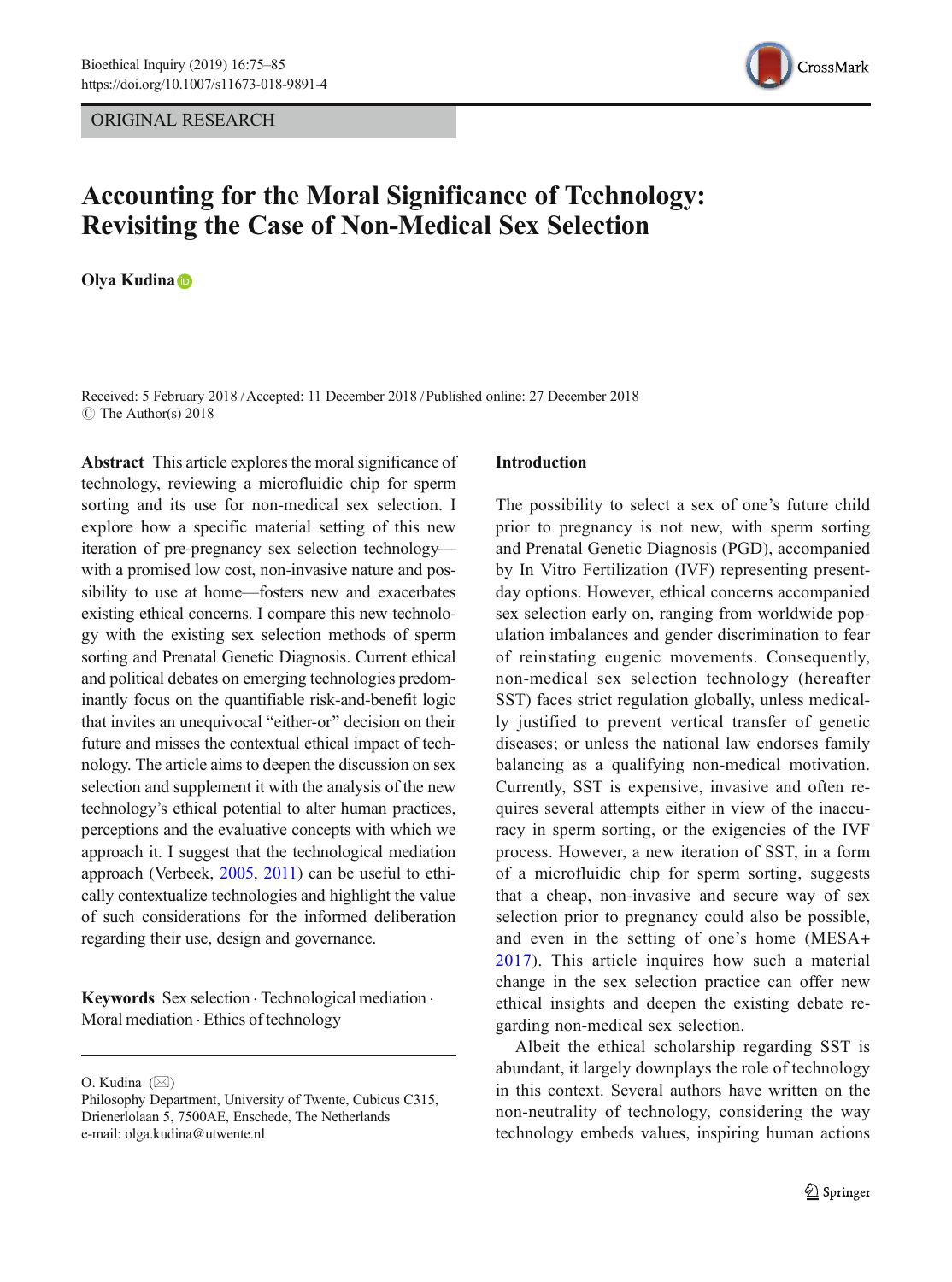and understandings (Parens [2015\)](#page-10-0); how it fosters moral engagement and relations (Turkle [2007\)](#page-10-0); and how technology can provide moral insights for people (Wallach and Allen [2009\)](#page-10-0).

This is not to say that technology defines the moral concerns and the ethical norms to approach them. Rather, by virtue of its design, foregrounding some options and disclosing others, technology co-shapes perceptions and actions of people (Ihde [1990](#page-10-0); Verbeek [2005\)](#page-10-0). Telecare technologies enable physicians to perceive and treat their patients regardless of geographical proximity, fostering new configurations of moral engagement and responsibility. Medical imaging technologies guide physician's interpretation of a patient's health, as well as the way patients perceive and "feel" themselves. The ethical implication of this human-technology intertwinement is that technologies also help to shape moral evaluations and decisions of people, whereby ethical frameworks with which we approach technologies co-evolve with these same technologies (Verbeek [2008,](#page-10-0) [2011](#page-10-0); Kudina and Verbeek [2018](#page-10-0)). Looking at the new sex selection technology from this angle may provide new and contextualize existing moral concerns regarding its non-medical application, affecting society in ways that often bypass the radar of the policymakers in view of their subtle qualitative nature.

Current deliberations on technological future lack such a contextual sensitivity and give prevalence to the quantification approach of risks and harms. Numerical appraisal of health, safety, autonomy and other values provides a constructive way to deal with these concerns in relation to new technologies, helping "to transform fuzzy, unmanageable 'hazards' into specific 'risks' that could serve as the basis for policy decisions^ (Swierstra  $2015$ , 6). However, such a "hard impacts" logic misses an equal potential of technology to mediate and co-shape the perceptions, practices, responsibilities and value frameworks of people (Verbeek [2011](#page-10-0)). Accounting for the subtle qualitative impacts of technologies does not invite for a yes-or-no answer regarding the future of a given technology because such impacts "do not fit well within a techno-scientific discourse." and as such, "they are easily dismissed as romantic, irrational, subjective or vague" (Haen [2015](#page-10-0), 21). Yet, the fact that they are difficult to trace does not make them less important.

This article will present an angle at the sex selection discussion, sensitive to the material changes the new sex

selection technology (hereafter  $SST+1$ ) suggests and to the sociocultural background against which such a change may occur. As such, it does not intend to pass a judgment on whether it is ethically justified to use this technology. To understand the way SST+ can influence the quality and structure of human practices and experiences, I will rely on the philosophical approach of technological mediation (Verbeek [2005,](#page-10-0) [2011](#page-10-0)), which suggests that technologies are not neutral but actively mediate relations between people and the world. The article aims to deepen the discussion on non-medical sex selection, supplement it with the arguments related to the moral significance of technology and highlight the value of such considerations for the informed deliberation on emerging technologies.

The discussion proceeds as follows. I will first provide a technological background and explain how SST+ is different from the current technologies. I will then briefly review the ethical debate regarding SST and position the new technology in it. Next will follow an elaboration on the moral significance of technology, as well as how to account for it in the case of emerging technologies, such as SST+. I will then anticipate and explore the moral implications of SST+ with view to the current SST practice and public deliberation. The article will conclude with the reflections on the moral significance of technology and argue for the necessity of such considerations at any level of decision-making regarding technology's use and legal standing.

## Technological Background

Assisted reproduction in the form of sex selection became available in the early 90s. Currently, SST is possible via sperm sorting and pre-implantation genetic diagnosis (PGD) (Parliamentary Office of Science and Technology [2003\)](#page-10-0). In sperm sorting, two dominant methods are available: MicroSort, whereby fluorescent dye enables distinguishing X- and Y-chromosomes in vitro; and the Ericsson method, which relies on the higher mass factor of X-chromosome to sort the sperm when it passes through a protein of serum albumin. Sperm sorting itself does not amount to pregnancy,

 $1$  Please, note that "SST+" denotes potentially expanded technological features of the microfluidic chip for sperm sorting as compared to traditional sperm sorting and PGD/IVF. This does not imply a better sex selection technology, either in practical or moral sense.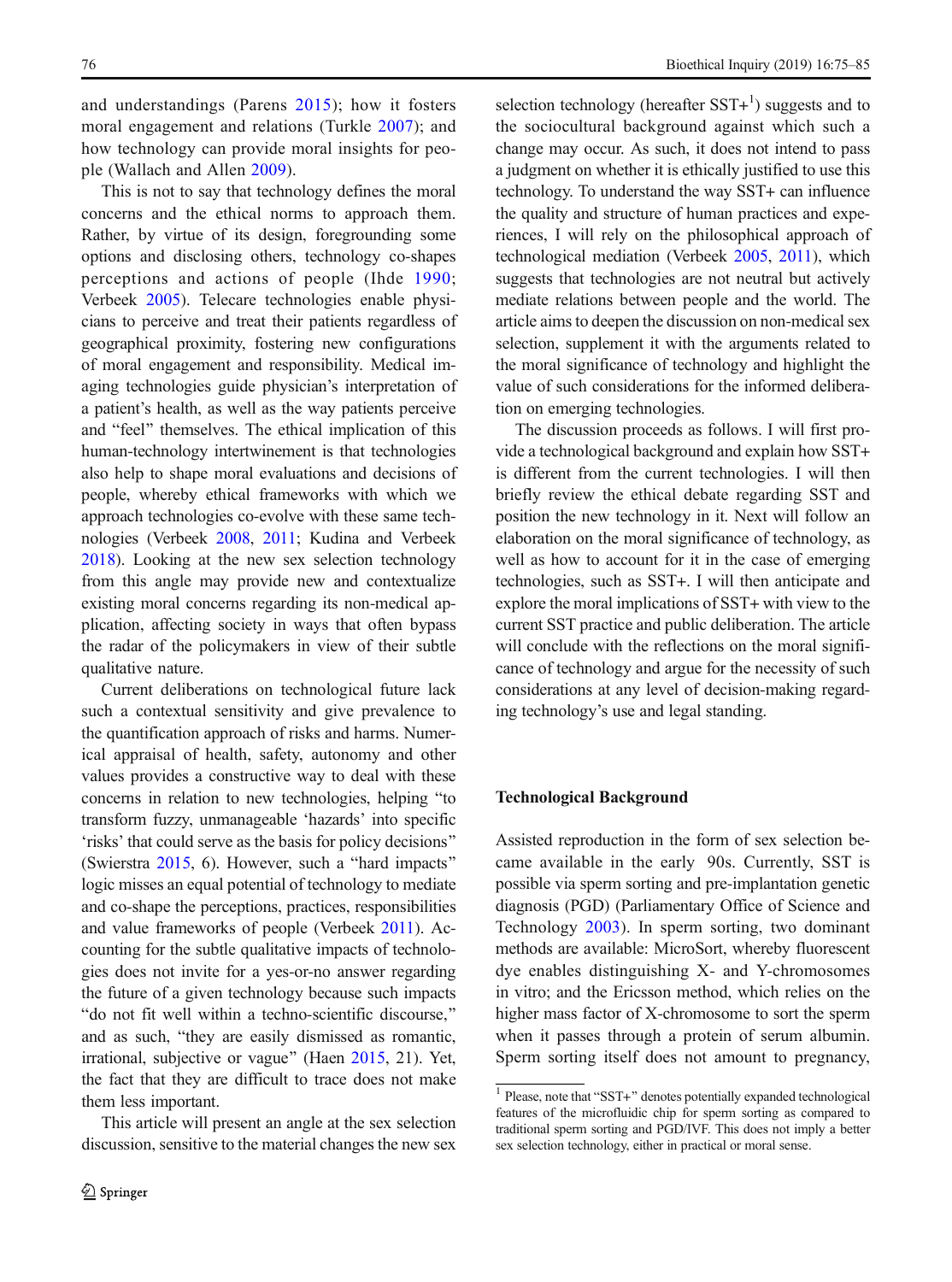and the accompanying procedures of intrauterine insemination, in vitro fertilization (IVF), intracytoplasmic sperm injection or self-insemination are necessary. PGD requires extraction of female oocytes for an IVF procedure. Once the embryo develops eights cells, one cell is removed for chromosomal DNA analysis, which can reveal the sex of the embryo, among other characteristics (Harper and SenGupta [2012\)](#page-10-0). PGD dominates the market of sex selection because it provides higher selection accuracy than sperm sorting (99 per cent vs. 75-85 per cent) (GenderSelect [2017](#page-9-0)). However, because PGD necessitates an accompaniment of IVF and sperm sorting has a low selection accuracy as compared to PGD, successful pregnancy depends on additional factors and often requires several attempts. The overall cost of sex selection is high, between US\$1,300-3,400 per attempt for sperm sorting; and US\$18,000-25,000 per attempt via PGD/IVF (ibid.).

Sex selection faces strict regulation worldwide. However, prevention of the vertical transfer of genetic disorders, such as hemophilia, Lesch-Nyhan syndrome, Duchenne-Becker muscular dystrophy and Hunter syndrome justify the medical use of SST (World Health Organization [2011\)](#page-10-0). A non-medical exception concerns the desired variety of sexes in the family, when parents already have at least one child and want to have a child of the opposite sex. Such "family balancing" application of SST is available in the USA, Cyprus, Ukraine, Israel and several other countries (Bayefsky and Jennings [2015,](#page-9-0) 54-55). The technology behind sex selection is invasive (particularly with PGD/IVF), expensive and requires multiple rounds of sorting or rounds of IVF. Despite this, non-medical sex selection is one of the top motivations for cross-border medical tourism (Van Hoof, Pennings and De Sutter [2015](#page-10-0)); and accounts for up to 9 per cent of the PGD/IVF cycles in the US as of 2005 (Baruch, Kaufman and Hudson [2008](#page-9-0)).

A recent technological development could overcome the above-mentioned constraints (MESA+ [2017](#page-10-0); Valkenberg [2014](#page-10-0)). A microfluidic chip-based technology can measure sperm characteristics, such as motility and morphology, to ameliorate problems with selection of spermatozoa, common to assisted reproductive technologies (ART). However, an adapted version of the technology could also be used for sex selection since apart from cell viability and acrosome state, the microfluidic chip can also analyze the chromosomal content of individual sperm cells (De Wagenaar et al. [2015,](#page-9-0) 1295). It would follow similar logic as the existing sperm sorting techniques: the fact that Xchromosomes are longer and therefore heavier than Ychromosomes. The microfluidic chip operates at nanolevel, where the chromosomal variation in weight would be significant to determine the chromosomal sex, making sex selection in principle possible. One would need to present a sperm sample on a chip, which would sort the sperm in X- and Y-bearing groups, providing two options depending on the desired outcome. A chipbased form of sex selection, in view of its non-invasive nature, offers home setting as a potential application site. Form-wise, it would likely take after its predecessor, an at-home microfluidic chip for the assessment of semen quality, whereby a disposable chip, requiring small volumes of sperm sample, would be "used in combination with a handheld measurement system and management software" (Segerink et al. [2012](#page-10-0), 66). Moreover, at-home application would significantly reduce the costs of sex selection and bring it outside of the medicalized domain.

It is important to underline that the confidentiality of the research and its still predominantly open developmental avenues permit limited view on the technical specifications of SST+. Although researchers confirm the successful proof of concept of certain sperm characteristics (De Wagenaar et al. [2015](#page-9-0)), there is no word of pursuing the sex selection trajectory for human use. It is not clear how SST+ will manage the cells with an extra or missing chromosome (a chromosomal aneuploidy), although researchers previously used the onchip analysis using staining protocols to successfully test for chromosomal anomalies in individual sperm cells (De Wagenaar et al. [2015\)](#page-9-0). On a practical level, carrying out the whole sex selection process at home implies not only the point-of-care sperm sorting, promised by SST+, but also self-insemination, akin to using a turkey baster or a disposable syringe for at-home insemination using donated sperm. Self-insemination at home presents limitations and often necessitates multiple attempts to lead to pregnancy (Wikler and Wikler [1991\)](#page-10-0). Although the form and usability of the technology remain unknown, anticipations of a chip "for 12,95 at the drugstore" (Valkenberg  $2014$ ,  $\P$ 16) suggest the expected resemblance to a pregnancy test in terms of cost, ease of use and acceptability. Some anticipate that "The [sex] selection chip  $[\dots]$  has the potential to become available at a large scale and a low price; therefore, the social effect is likely to be quite substantial if the technology would indeed be introduced" (Verbeek [2015,](#page-10-0) 197).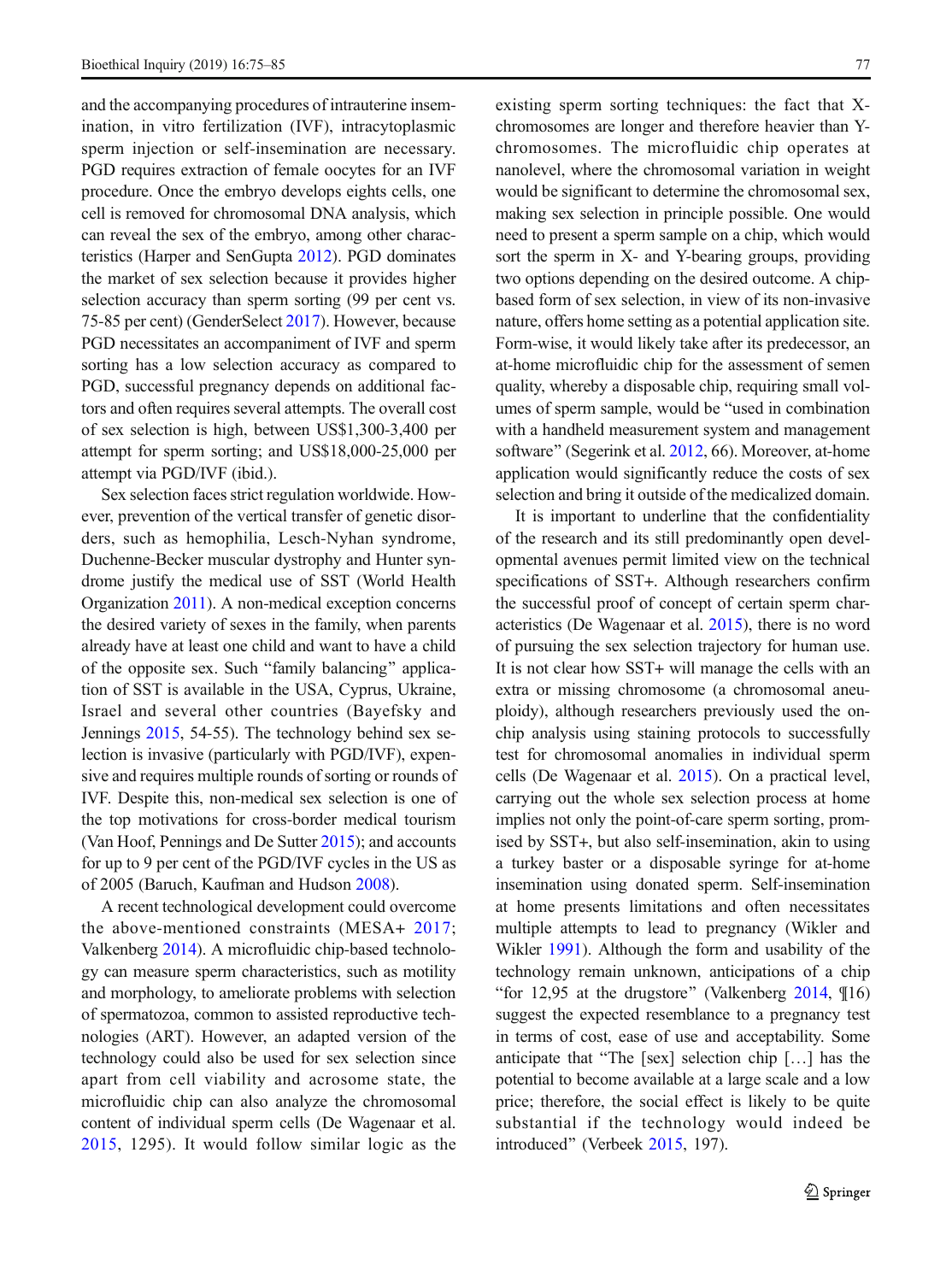Importantly, as mentioned earlier, sex selection for non-medical reasons remains illegal in many countries, with a rare exception for family balancing. At the same time, history suggests close intertwinement of technological innovation, public views, moral frameworks and legislation. SST originally appeared to increase the birth of female animals to boost agricultural outputs, but later migrated to use in humans. Both the research and the history of SST indicate no technical obstacles to using SST+ for people and that it is in principle possible (Valkenberg [2014](#page-10-0)).

In what comes next, I would like to consider the potential leap of SST+ to human use, although I want to stress that there is no support for pursuing this agenda from the technology developers. Nonetheless, such an anticipative exploratory study is useful and necessary, as a testbed for considering previously unacknowledged moral significance of the material setting in the sex selection practice. Moreover, in the hypothetical event of market introduction, this study can offer matters of concern for a responsible design and governance of SST+, a technology that, as witnessed above, still has an open future regarding its form, usability and societal embedding.

In the present study, the physical or market presence of SST+ is not essential (albeit desirable) for identifying its potential moral significance. Sex selection technology already permeates the minds of people in the form of technological visions, promises, concerns, fears and hopes, all of which mediate technological appropriation not only in theory, but also in practice (Grunwald [2016\)](#page-10-0). As Boenink, Swierstra and Stemerding ([2010](#page-9-0)) showed, the technological promises and visions mobilize societal and scholarly fears and hopes, which can be instructive for understanding the moral significance of a technology yet to materialize. Although an empirical investigation would substantiate the study, an anticipative exploration could still be plausible by grounding in practices with the similar existing technology and informed by the societal and ethical discourse (Lucivero [2012\)](#page-10-0). In short, an inquiry into technological potential to mediate public (moral) views, routines, and habits can be informative in the wake of a technology potentially at society's doorstep, as is the case of SST+.

Ethical considerations regarding the societal risks of SST are what ultimately informed its strict regulation for non-medical reasons. The next section will briefly review the debate to date and position SST+ within the dominant arguments to inquire how the new technology faces the old challenges and alters the debate, if at all.

#### Understanding the Ethical Debate Regarding SST

The risk-benefit considerations polarize the discussion concerning sex selection in two camps: those who consider that the possible harms of this technology render it impermissible and those who suggest that the possible benefits of non-medical SST outweigh potential risks.

Those who endorse sex selection suggest that people should be free to make reproductive choices without the guidelines of the government or anyone else, insofar as these choices do not limit the freedoms of others (Dickens [2002](#page-9-0); Savulescu [1999\)](#page-10-0). Some consider SST beneficial for reducing abortion rates and diminishing the suffering of women, giving birth to undesired children; and children, who would live the life knowing they were unwanted (Puri and Nachtigall [2010](#page-10-0)). Others suggest that SST empowers women and can decrease violence towards them (Steinbock [2002](#page-10-0)). Thus, the proponents of non-medical SST justify their case by invoking the procreative rights and liberties, as well as alluding to the best interest of a mother and a child.

The worry of catering to preferences of prospective parents and disregarding the inherent worth of a child marks the case against sex selection (Sandel [2004\)](#page-10-0). Some suggest that SST will start a race to "designer babies" and enact the slippery slope of eugenics (Strong [2001](#page-10-0); Smith and Taylor-Sands [2018](#page-10-0)). Others worry that SST is discriminative by design, particularly with PGD/IVF, when "a single trait [...] obliterates the whole" (Parens and Asch [1999,](#page-10-0) 13). Following this thought, SST for family balancing is also impermissible because it reinforces heteronormativity, fosters medicalization and misinterprets reproductive autonomy of parents (Shahvisi [2018](#page-10-0)). SST transforms sex into a paramount trait when considering a future of an embryo (Wertz and Fletcher [1992](#page-10-0)). Ascertaining the sex of an embryo becomes sufficient to either allow its gestation or discard it altogether. This invites the questions regarding the moral status of an embryo relative to it potentially developing into an autonomous child with independent moral standing; and in parallel, the questions of management strategies regarding the surplus embryos (ibid.). Moreover, Browne [\(2017](#page-9-0)) and Hendl [\(2017](#page-10-0)) argue that because SST frames the sexes as not interchangeable, it promotes sexism, fosters unreasonable gender expectations in the prospective parents and reduces their reproductive autonomy.

Those who oppose SST predominantly assume global preference towards selecting males. There is a worry that SST could provoke worldwide sex-ratio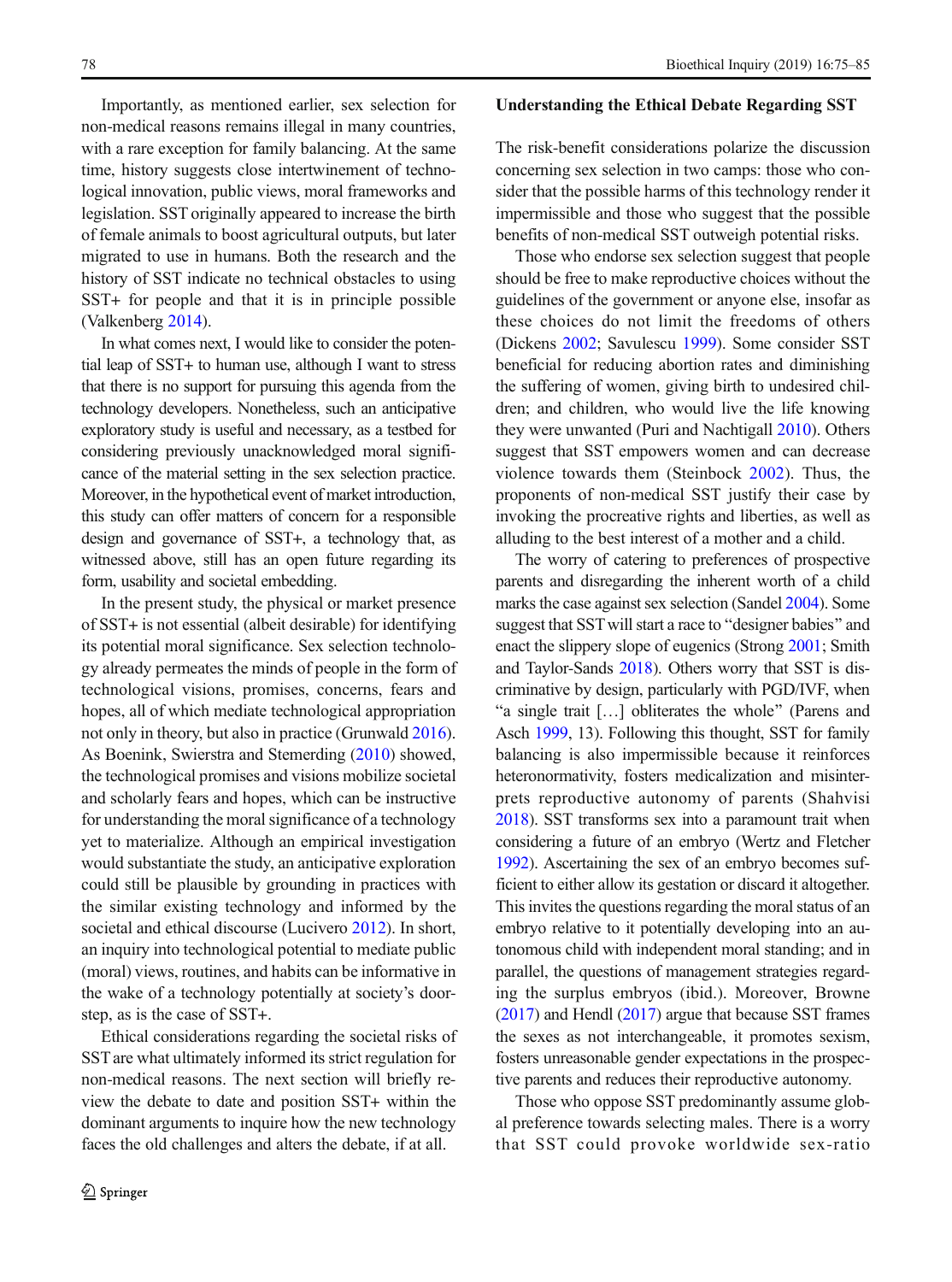imbalances, challenging the sociocultural standing of women and even diminishing it to their childbearing abilities (Hvistendahl [2011](#page-10-0)). However, many argue that because the sex/gender preference empirically relates to the dominant sociocultural views, it is not a generalizable assumption and should not be the primary rationale for banning SST (cf. Dahl et al. [2003;](#page-9-0) Gleicher and Barad [2007](#page-10-0)).

The ethical debate on SST indicates strong polarization into dominant groups of proponents and opponents of the technology, essentially pondering whether sex selection should be allowed. Several policies and regulations reflect this ethical debate, suggesting that the risks of the potential harms to the children and potential population imbalances outweigh the potential benefits to the prospective parents, rendering the use of non-medical SST impermissible (Human Fertilisation and Embryology Authority [2002](#page-10-0); European Parliament [2013](#page-9-0)).

#### Positioning SST+ in the Existing Debate

The debate around SST encompasses diverse ethical concerns and anticipated benefits. SST+ suggests a close-to-certain and safe selection outcome at low cost and with home use, which would also eliminate the need for creating and discarding the embryos through PGD. I will now inquire whether such a change in the material setting of the sex selection practice addresses any of the ethical concerns outlined above.

One may suggest that for prospective parents, SST+ promotes the four bioethical principles (Beauchamp and Childress [2001](#page-9-0)) and provides a new set of arguments to support sex selection. SST+ could be beneficent to prospective parents by allowing to independently pursue the desired reproductive agendas. It could similarly support the principle of autonomy<sup>2</sup>. SST+ could also foster the principle of non-maleficence to a greater degree than the currently existing sex selection methods because it is non-invasive and obliterates the involvement of embryos. Finally, SST+ could be just by allowing equitable access to the technology at low cost and ease of use.

However beneficial SST+ could be for the prospective parents, in relation to the future children the ethical concerns remain intact. Even though SST+ could bypass the ethical concerns regarding embryo creation and management, it would not change the potential to promote sexist attitude and psychological risks to a child.

Therefore, SST+ could ameliorate some ethical concerns but leave others intact. In parallel, SST+ could foster novel ethical challenges, if only due to the promise of being more affordable and non-invasive. By significantly altering the material setting of sex selection, it can affect society in ethically nuanced, subtle ways that could gradually inflict social and moral change in individual and public views. In other words, SST+ could mediate the moral landscape of human beliefs and practices in ways different from the existing sex selection methods.

#### Considering the Mediating Essence of Technology

Because technologies help to co-shape what counts as real, possible and reasonable, they are not neutral. The technological mediation approach explores how technologies shape relations between people and the world around them (Ihde [1990;](#page-10-0) Verbeek [2005\)](#page-10-0). When in use, technologies are far from neutral "objects" in the hands of autonomous human "subjects;" rather, they form a medium that enables a distinct representation of the world and mediate the way people relate to themselves and the world around (Rosenberger and Verbeek [2015\)](#page-10-0).

Consider how an ultrasound in the prenatal care coshapes the care relationship between the prospective parents and their unborn child (Verbeek [2008\)](#page-10-0). The parents see the unborn through the screen that portrays the child as detached from the body of the mother. The visualizations on the screen also allow the unborn to be gendered and framed as a patient, in view of possible genetic conditions the ultrasound may reveal. The parents might not want to know whether their future child has a genetic condition. However, they know that the ultrasound image can reveal it, which makes it difficult to avoid the ethical questions of further care for the child, with abortion being one of the options. By framing the unborn in a certain way, the ultrasound technology mediates the care relations between the child and the prospective parents, enabling certain perceptions of

<sup>2</sup> One could object here with view to the assumption in SST regarding the fundamental differences between male and female sexes. By this token, according to Browne ([2017](#page-9-0), 196), any SST would reduce the reproductive autonomy of the prospective parents because: "1. It clouds parent's perceptions of what is possible in parenting, and 2. It entrenches the current social pressure to raise the sexes in very different ways." As such, one could also consider SST+ maleficent and reducing the autonomy of the prospective parents.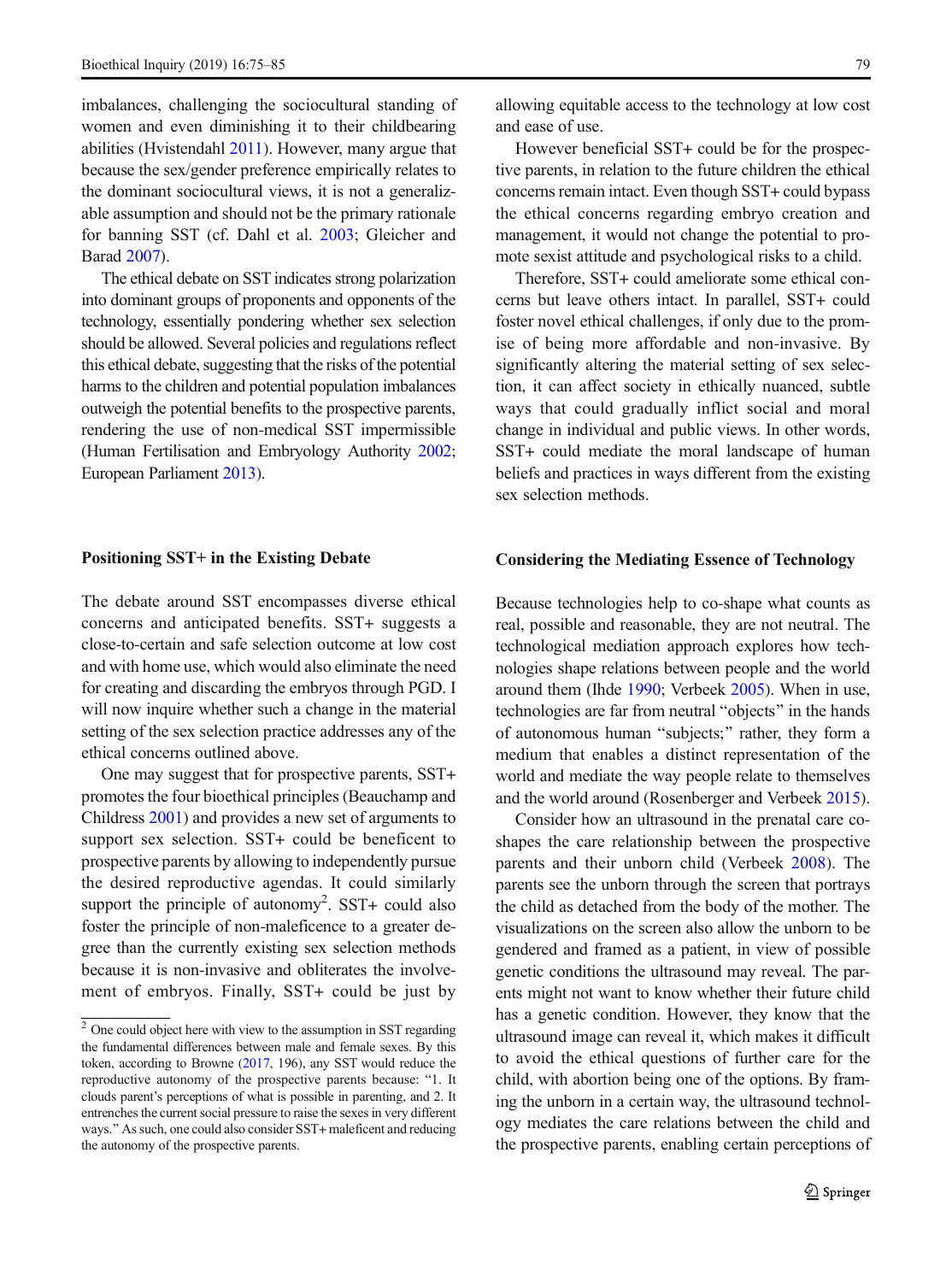the child and the parents, as well as various practical manifestations of the value of care.

The ultrasound example also illustrates the ethical implications of the technological mediation approach: "If ethics is about the question of 'how to act' and 'how to live', and technologies help to shape our actions and the ways we live our lives, then technologies are 'ac-tively' taking part in ethics" (Kudina and Verbeek [2018,](#page-10-0) 7). Technologies mediate the moral inclinations, habits, norms and values of people by co-shaping their moral perceptions and actions: ultrasound technology mediates moral questions about procreative rights and liberties; telecare technologies mediate moral experiences of physicians; and the contraception pill enabled revision of the moral views on sexuality and the valuations of homosexuality, having loosened the link between sex and reproduction (Mol [1997](#page-10-0), 8). That technologies mediate morality does not imply any form of moral agency in technologies. Rather, what the examples above and the technological mediation approach suggest is that moral agency does not pertain solely to either people or technologies, but rather to their hybrid entanglement (Verbeek [2011\)](#page-10-0).

Just as any ethics-related aspect, the moral significance of technologies is difficult to identify, anticipate and manage. More so, when a technology in question is still under development. Nonetheless, an encompassing and informed decision-making on emerging technologies would be incomplete without accounting for their qualitative ethical implications. The approach of technological mediation offers one way to accomplish this task. It suggests that the locus of morality lies in the interaction of people and technologies (Verbeek [2011](#page-10-0)). Therefore, to explore and analyze the ways in which technologies co-shape, enable, challenge or change in any way the (moral) engagement of people with the world, one has to scrutinize the practices that technology enacts or destabilizes (Mol [2002](#page-10-0)). SST+ would enact a different material context for the practice of sex selection from the one currently available via PGD/IVF and sperm sorting. In the following section, I use the technological mediation approach to anticipate and understand the possible societal impact of such a material change in sex selection in the context where conceptual appropriation of SST+ is already possible, owing to the promises, concerns, hopes and fears that surround its development.

All discussions about the future of technologies carry a note of speculation. With SST+, the few known features prompt new and build on the existing ethical questions about sex selection. When anticipating the mediating effects of SST+, I try to avoid speculation by grounding in the philosophical approach of technological mediation, literature studies and careful assessment of technological visions regarding SST+. I also consider retrospective and current examples of biotechnologies in society. Such examples provide a sense of where and how possible tensions in practices and values may arise, bearing in mind the non-linearity of technological development. As such, I invite the readers to view the following mediation analysis of the potential ethical implications of SST+ as explorative, nonexhaustive and anticipative, providing a springboard for further critical discussions and empirical exploration.

#### Exploring the Mediating Effects of SST+

The potential ethical implications of SST+ stem from the anticipated changes, broadly classified in three clusters, namely: the demedicalization of the sex selection practice, the transformation of SST to a direct-toconsumer technology and the move of SST to an open market. The clusters represent overarching themes across specific ethical considerations, identified through literature analysis. The themes often overlap and certain ethical concerns within them could fit multiple categories. The purpose of the cluster scheme below is to allow a somewhat structured navigation of the ways in which SST+ can mediate the moral landscape.

1. Demedicalization of the Sex Selection Practice

Shahvisi  $(2018, 135)$  $(2018, 135)$  $(2018, 135)$  suggests that "The authority and infrastructure of healthcare should not be used to facilitate practices [of SST] which play upon misunderstandings and perpetual injustice.^ Yet what happens when SST withdraws from the medical domain? A major difference of SST+ in relation to the existing techniques is the potential move from the clinical to the home setting. Currently, sex selection predominantly implies PGD/IVF, which requires time, financial investment, logistical planning, invasive physical interventions and often results in psychological burden to the prospective parents (Franklin and Roberts [2006](#page-9-0)). SST+ could demedicalize the practice of sex selection by offering an affordable, non-invasive technique for use at home.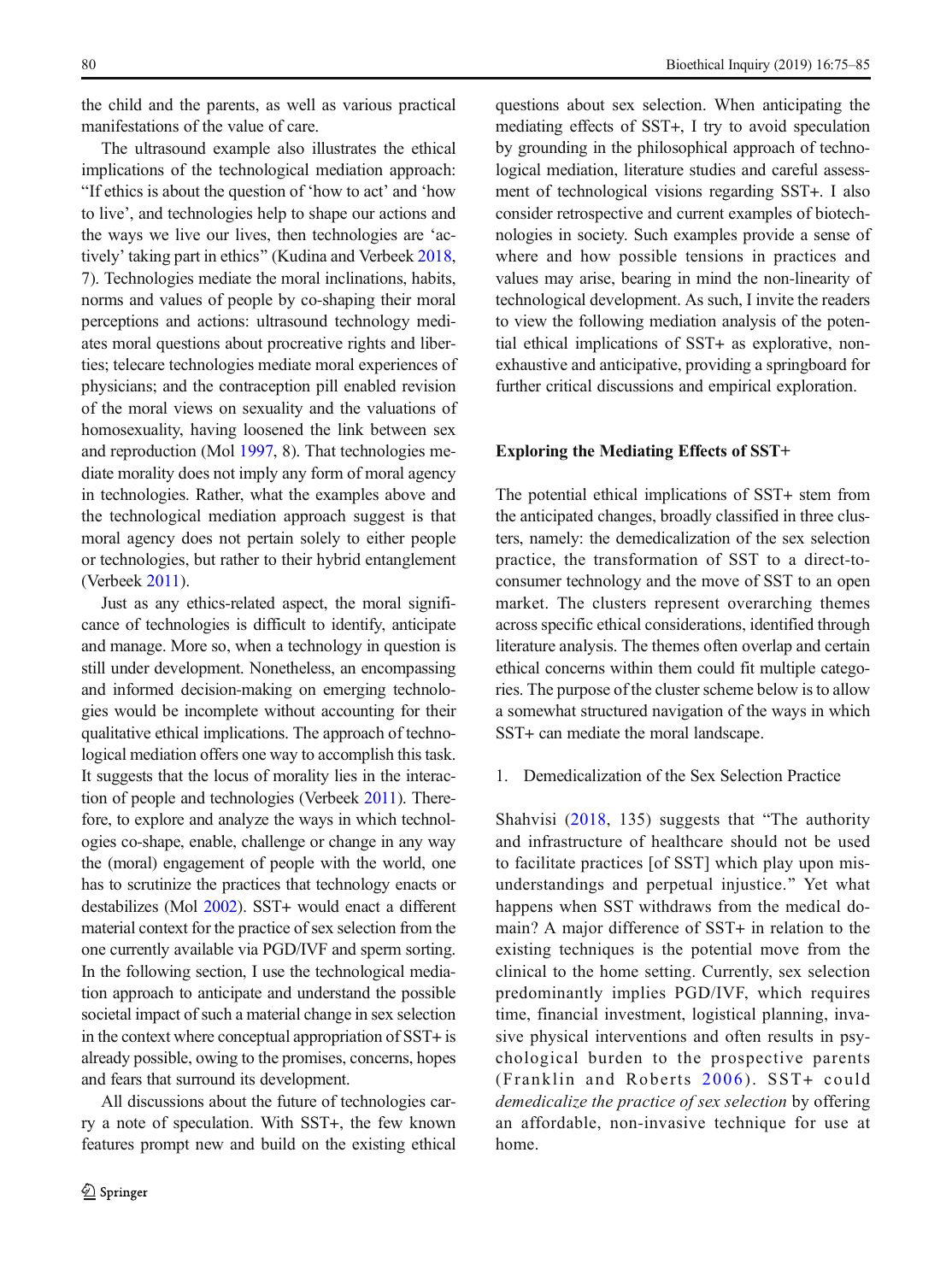Performing sex selection at home can reintroduce elements of the value of naturalness in pregnancyrelated practices, facilitated by technology. It can also enhance the value of privacy in the family planning practice, regarding not only the privacy of decisionmaking, but also concerning the bodily privacy, by allowing prospective parents to have the procedure at home, without an involvement of the third party. As such, SST+ could facilitate the value of naturalness in assisted reproduction and enhance the procreative liberties and autonomy of the prospective parents.

Interestingly, SST+ could increase the role and importance of men in the reproductive process. Some argue that ART increased the autonomy and procreative rights of the prospective mother and diminished the significance of a father in parenting, contributing to "the end of men" (Rosin [2012](#page-10-0)). SST+, on the contrary, could highlight the significance of the prospective father by giving him a primary role in the beginning of the conception journey. SST+ requires proactive decisionmaking from a father-to-be by asking whether he wants to determine the sex of his future child (hopefully in discussion with a prospective mother); and if so, demands an active contribution. Sexing of a child is one of the key practices in transition to parenthood and attaining the moral status and responsibility of parents (Schadler [2014](#page-10-0)). By placing the sexing process ahead of obtaining evidence about pregnancy and the health status of the embryo, SST+ allows prospective parents to transition to parenthood and assume parental roles and responsibilities much earlier. By placing the prospective father in charge of the sexing process, SST+ uplifts his role and importance in decision-making on having children. The increase in paternal role can mediate the parental relations and power balance in different ways, from levelling the responsibilities and participation in childbearing to fostering patriarchal authority and exploiting the power of required male role with SST+.

## 2. SST+ as a Direct-to-Consumer Technology

Framing SST+ as an on-demand direct-to-consumer technology assumes the status of prospective parents as customers, not as patients, continuing the trend started by ART. SST+ as an open market technology, directly available to prospective parents without medical oversight, could further exacerbate the shift from patients to customers, as well as reaffirm the commodification of reproduction. SST+ would nearly eliminate the need for medical assistance, in parallel offering the prepregnancy sexing as a new norm in reproduction, available at a local drugstore at low cost. SST+ appears here as a facilitator to realize parental choices. The history of PGD indicates that assuming a customer status provides an enhanced feeling of entitlement to choice and increases the perception of control over one's destiny (Franklin and Roberts [2006\)](#page-9-0). Such an increased sense of autonomy with the patient-to-customer shift in SST+ could mediate parental perceptions and expectations of themselves and their child.

SST+ as a direct-to-consumer technology could further intensify an existing fate vs. choice discussion in assisted reproduction. In order to determine the moral status of sex selection practice, its opponents often appeal to parental virtues (Sandel [2004](#page-10-0); McDougall [2005](#page-10-0)). Assuming that unpredictability is one of the facts of nature, to enable a child's flourishing, a good parent needs to possess a virtue of acceptance. Following this logic, SST+ would entice a parent to perform a wrong parental action because selecting a sex of a child means violating the virtue of acceptance. Hence, SST+ would be morally wrong. Yet if we look at the technology through the lens of mediation approach, we seem to take for granted an assumption that "unpredictability  $[...]$  is an intrinsic feature of human reproduction" (McDougall [2005](#page-10-0), 603). Merely an existence of SST challenges that assumption. The sex of a baby is now available for choice. Whether a couple chooses to select a sex of their child or not, is up to them, but it has escaped the domain of fate and is now a profoundly technologically mediated option. By significantly simplifying the process of sex selection, SST+ can decrease the factor of unpredictability in childbearing, creating a threshold to the unconditional acceptance, traditionally associated with good parenthood.

Transforming SST into a direct-to-consumer low cost and at-home technology may invite public curiosity, feed into the existing interest on sex selection and facilitate acceptability of the practice. Moreover, a change in the material setting of SST+ may invite prospective parents who never considered the possibility of sex selection to do so. After all, if the technology promises to be affordable, safe and easy to use, it could invite the prospective parents to answer the question why not to use SST+. This may provide additional stress and anxiety in justifying private reproductive choices. Therefore, while SST+ may increase parental autonomy and reproductive liberty, the "Why not?" reconfiguration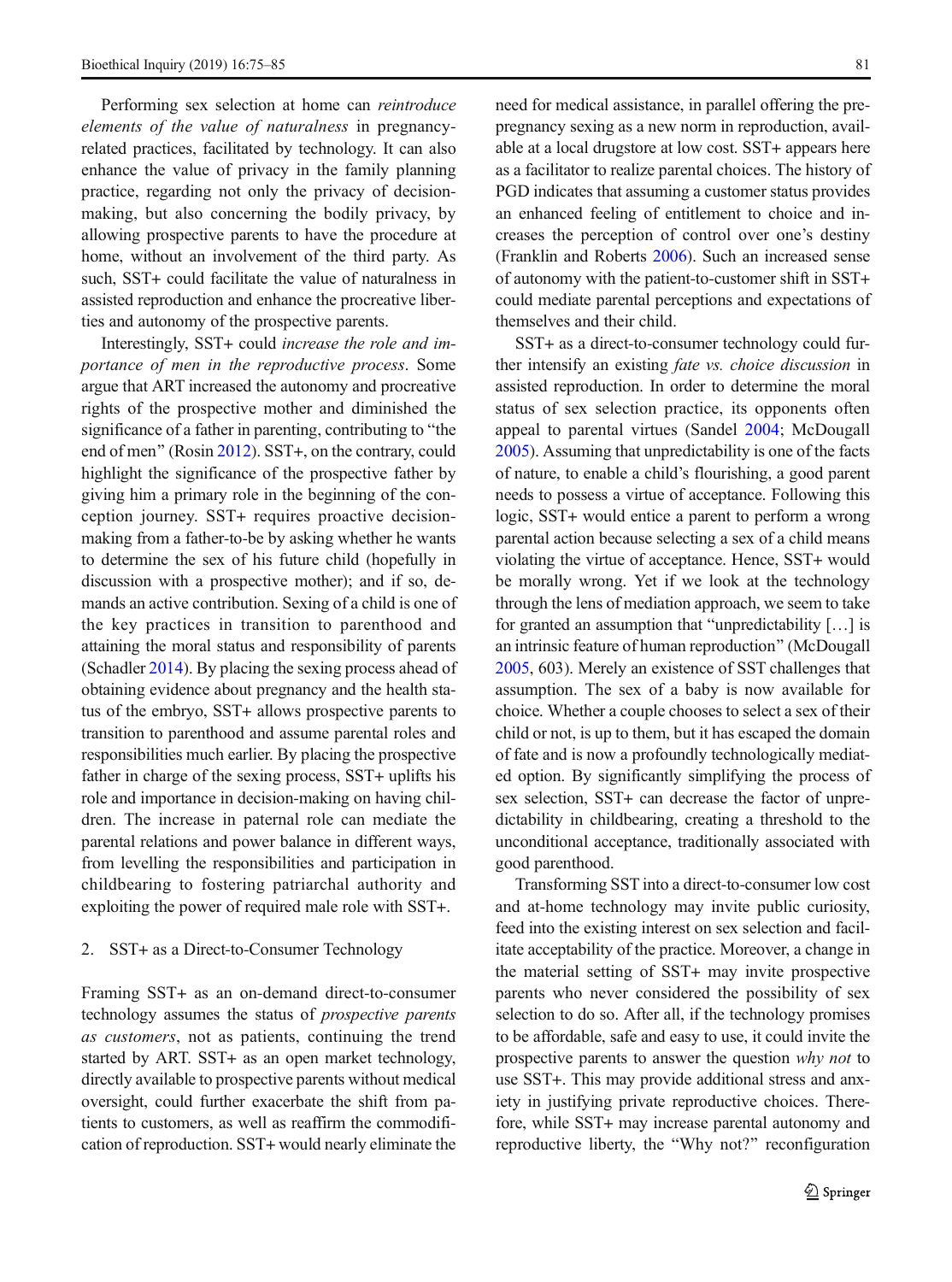may simultaneously decrease them, creating a sense of pressure to justify private choices.

## 3. The Move of the SST+ to an Open Market

The transfer of SST from the medical to the open market domain can affect the way people approach the subject of responsibility regarding sex selection. The questions of responsibility related to SST+ are multidimensional and involve different actors. Judging from historical and current cases of ART, the concerned stakeholders in the case of SST+ include at least prospective parents, the industry developing this technology and bringing it to the market, and medical professionals.

One could argue that the "Why not?" attitude that SST+ could facilitate denigrates the responsibility of prospective parents by commodifying children and inciting consumerism in the childbearing decisions. I would argue that SST+ mediates the value of responsibility by simultaneously bringing its multiple dimensions to the fore: while it may invite a simplified perception of complex decision-making regarding the childbearing (as suggested above), SST+ also brings about a new responsibility to recognize the inherent uncertainty that accompanies parental choices regarding sex selection. Prospective parents routinely face responsibility for their reproductive choices, when choosing to conceive a child or facing an unwanted pregnancy, deliberating on how to manage pregnancy, how to raise a child, etc. However, SST+ confronts prospective parents with an additional responsibility, the one that comes with using the technology.

Prospective parents might rejoice at the opportunity to fulfil their preferences and, some may say, a natural right to decide on the future of their children. While SST+ highlights the option to choose, the approach of technological mediation helps to reveal what the technology foreshadows. If one frames SST+ as a manifestation of parental rights and liberties, as the right to choose, this would also entail a duty, a responsibility to accept the limitations of that choice. While SST+ allows parents to select the biological characteristics typical to one sex or the other, it does not change the inherent uncertainty regarding the sociocultural inclinations, identifications, and preferences of the child. The way prospective parents take up this responsibility depends on their personal histories and dynamic sociocultural contexts, which may result in multiple scenarios of parent–child relations depending on the degree to which

parents enforce their perceptions and expectations on the child. In parallel, public discussion forums, medical practitioners, and government Technology Assessment efforts can help prospective parents to make informed decisions about the use/non-use of SST+ and its consequences by helping to scrutinize the technological promises and to recognize and account for the ethical implications of this technology.

The industry and particularly its marketing branches have a responsibility to ensure that prospective SST+ users make informed choices about the use (or non-use) of their product. Marketing informs the mindset and facilitates the decisions of prospective customers, thus influencing the way people appropriate the object of advertisement. SST+ is not a neutral diagnostic tool but a technological mediator that contributes to shaping the choices of people about the future of their offspring. With regard to SST+, it is important to deliver a balanced message, emotionally and scientifically, about what SST+ can and cannot do. For instance, it would be misleading to foster a connection in the minds of people between choosing the sex of the sperm and having a successful pregnancy; or about choosing the biological sex of a child and the gender identity they develop later in life. The complicated relationship between sex and gender has received a considerable amount of scholarly attention (c.f. Goffman [1979;](#page-10-0) Eckert [2017](#page-9-0)). In particular, Goffman [\(1979](#page-10-0)) has exposed and analysed the influence of the mass media and advertising on the sex/gender discussion and public perception of gender roles and identities. SST+, with only two options to choose from and the possible "Why" not?" attitude, can further challenge the sex–gender discussion in society. Promoting SST+ with direct appeal to preferred gender characteristics could further inscribe public stereotypes about the direct correlation of sex and gender and reduce the visibility of other possible gender identities.

The stakeholders who develop technology and put it to market always have responsibility towards their consumers and the public at large, at least regarding the safety, security, and other "hard impacts" regarding the direct use of their product. As history shows, an open market setting under a legislative regime that cannot keep up with the pace of technological development offers little incentive to private companies for ethical self-reflection beyond the legally-mandated requirements. However, recent developments in the direct-toconsumer genetic testing business indicate that such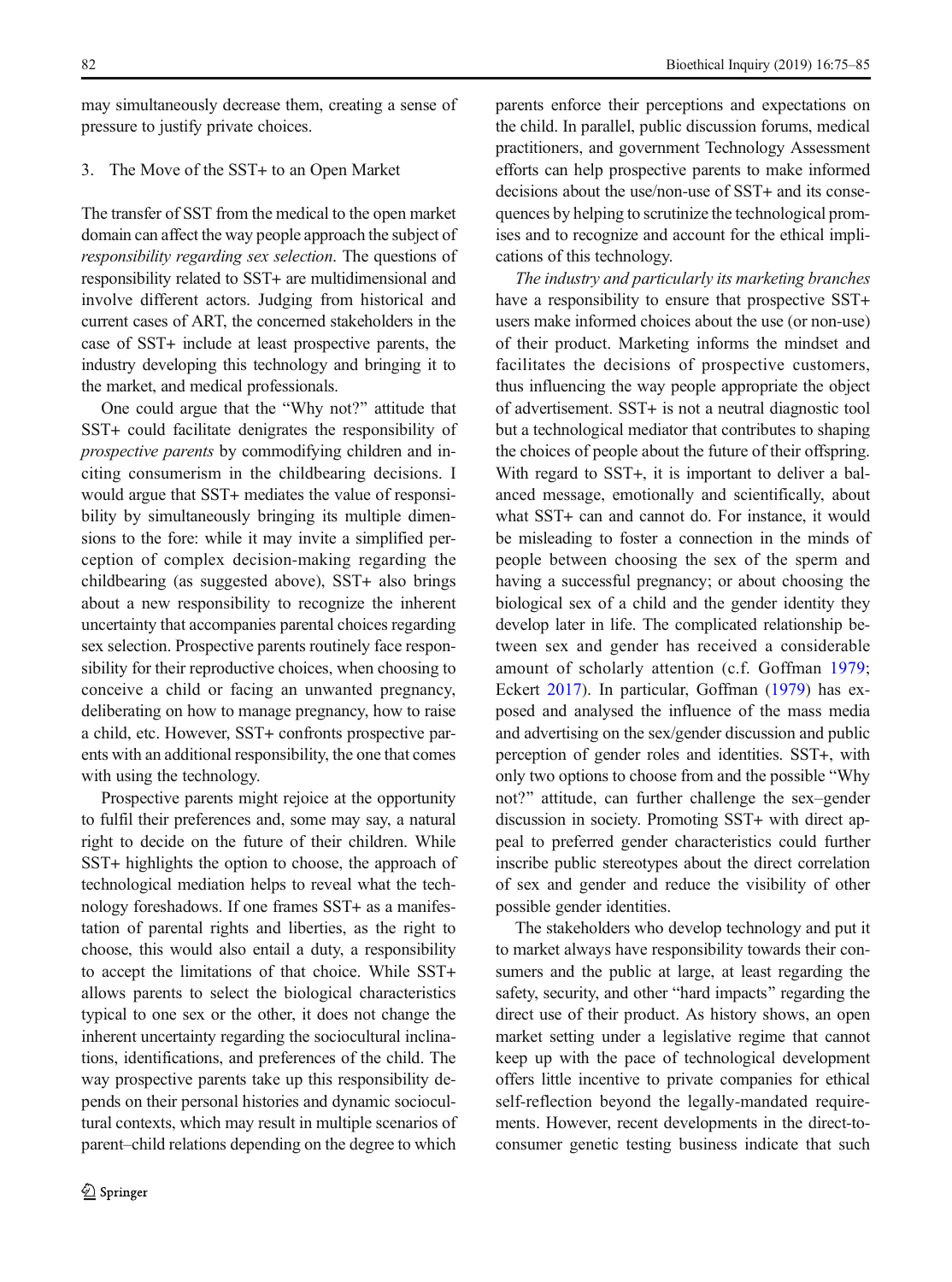efforts can arise within the industry itself in an effort to innovate responsibly and address ethical concerns. Addressing the consumer boom with genetic testing technologies, private genetic testing companies collaborated with a public think-tank, including academics, legal practitioners, and advocacy groups, to produce selfimposed industry-wide ethical guidelines (Future of privacy forum [2018\)](#page-9-0). The impact and effectiveness of these guidelines have yet to be ascertained but, "While" no policy could ever eradicate risks for consumers who agreed to give their DNA, the industry guidelines are attempting to address some of the biggest fears^ (Brown [2018](#page-9-0), ¶25). However impactful these guidelines might be, they indicate an acknowledgment on behalf of the industry of their responsibilities beyond the direct use of their product and offer an example for other direct-toconsumer diagnostic tools, such as SST+.

Finally, it is easy to assume that if SST+ moves from a medical to a private domain, it would eliminate the involvement of the medical professionals. Drawing again on the example of direct-to-consumer genetic testing, the transition may not obliterate the role and responsibility of medical professionals (Lovett Rockwell [2017\)](#page-10-0). Lack of market oversight and accountability may exploit the hopes and fears of prospective parents, leading them back to the doctor's office to help navigate the complexities of the selection and conception process (emotionally and practically). This could bring medical context back into the equation, raising questions regarding physicians' responsibilities and burden on the scarce resources when the original cause is not medically justified.

## Discussion

Overall, moral mediation analysis makes visible how the new material setup of SST+ could enable a new set of sex selection practices, change their nature, foster new ways of perceiving sex selection from individual and societal points of view, and crystalize new power relations in the process of childbearing.

Firstly, the move of sex selection to the setting of one's home could demedicalize and normalize the practice of sex selection. With this, SST+ could reinforce the values of naturalness and privacy for its users. In parallel, SST+ could highlight the role of men in the reproductive process. This could mediate parental relations in multiple ways, from levelling the power

balance in childbearing to abusing the newly acquired patriarchal authority.

Secondly, making SST+ an affordable direct-toconsumer technology could mediate the self-perception of its potential users. On the one hand, it could intensify a shift from patients to customers, entitled to the right of choice. On the other hand, from parents being subject to fate in childbearing to parents actively determining it. Such shifts could co-shape new moral understandings of what good parenthood means. In parallel, significantly simplifying the process of sex selection and reducing its price could foster a societal "Why not?" attitude, making private reproductive choices available for reflection and potential justification.

Thirdly, the potential move of SST+ to an open market could mediate the value of responsibility in relation to different stakeholders. Introduction of SST+ could foster different manifestations of parental responsibility in the course of evolving personal histories and sociocultural contexts; contextualize industry and marketing responsibilities towards ethical reflection beyond immediate use of the technology; and maintain the role and responsibility of medical professionals in figuring out the multiple nuances that could materialize during the use of SST+.

The technologically mediated ethical concerns outlined above do not represent an exhaustive list but rather scratch the surface of possible moral dynamics based on the limited knowledge we have about SST+. But however preliminary, technological mediation analysis explores moral contingencies on both individual and societal levels concerning the balance of parental roles, the sex–gender relationship, responsibility, and choice. Most importantly, it highlights the potential of SST+ to mediate the moral landscape and the pervasiveness of its implications. With a mediation approach, SST+ appears morally contextualized and substantiated, lending additional and different information for deliberation and informed decisions regarding it.

We live in an age when SST is a viable option that people seek to obtain notwithstanding cost, safety, international borders, and regulation. SST+ suggests material change in sex selection, potentially rendering it affordable, non-invasive, and home-based. Whether or not this technology materializes, the moral dynamism that this article exposes in relation to the still nascent SST+ suggests considering the moral charge of technologies early on, rather than waiting for their introduction. Moreover, it suggests an expansion beyond the existing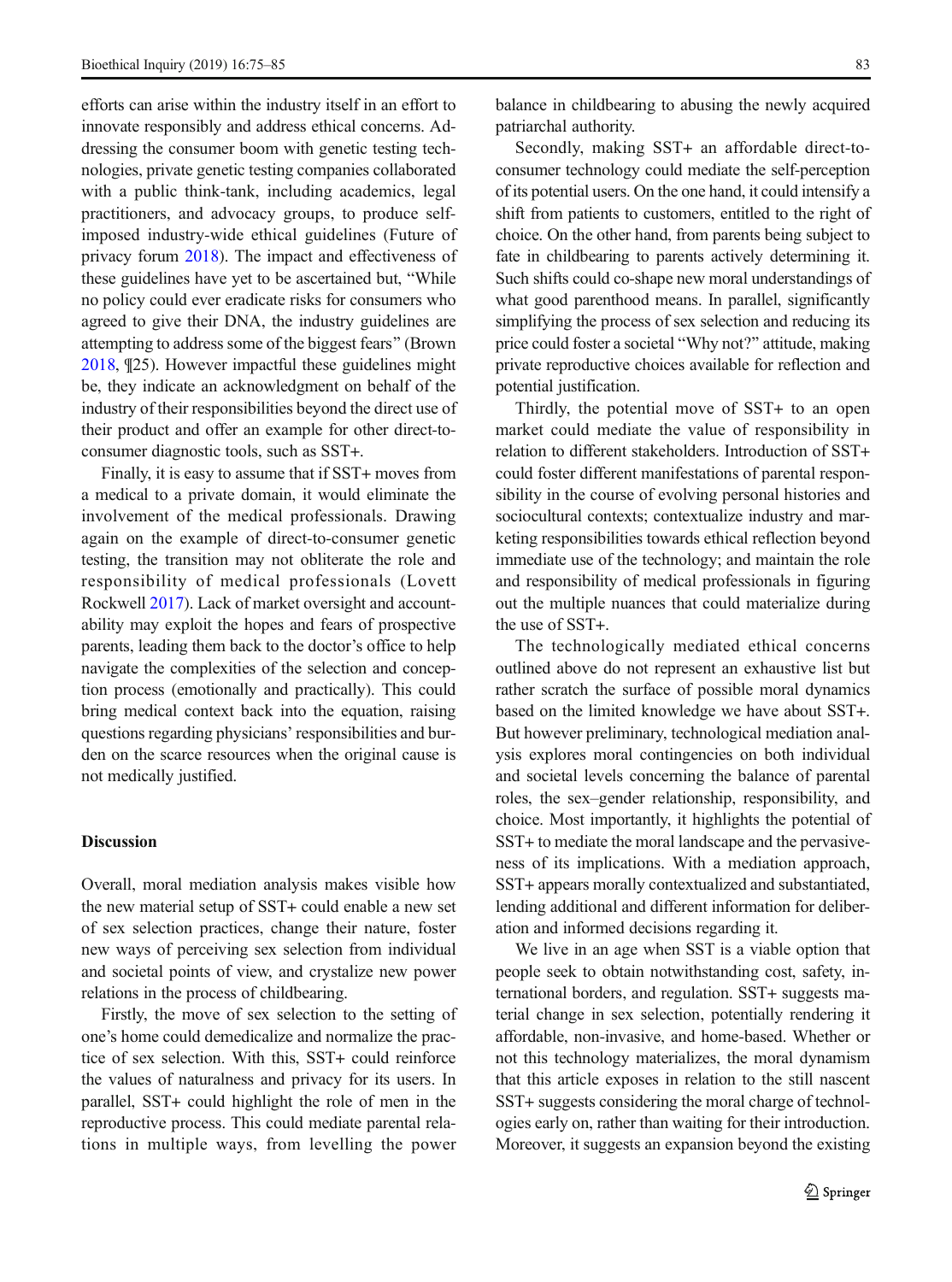<span id="page-9-0"></span>risk-and-benefit logic and the quantification of potential harms to also explore the way technologies mediate values and normative standards. Such an expansion, both on the levels of ethics and policymaking, is necessary to understand how SST+ could reorganize moral and political frameworks of action, and to reflect on how to deal with it in an informed way.

Expanding ethical reflection on sex selection along these lines would also help to account for local cultural contexts and beliefs. The anticipated psychological harms and procreative liberties of SST already manifest differently in different sociocultural contexts. The ethical implications of SST+ will also materialize in interaction with local environments. In this light, an informed reflective engagement with SST+ is possible only with the situated, context-dependent understanding of its moral mediation potential.

Incorporating the intuitions of the technological mediation approach in the deliberations over a future of technologies in question would also help to account for the dynamic nature of the ethical concepts with which we approach these same technologies. As suggested by the analysis above, the possibility of sex selection mediates the virtue of good parenthood by lowering the degree of acceptability towards the uncertainty, traditionally ascribed to virtuous parents. Approaching technologies with static pre-given concepts of moral character would thus miss the scope of their mediating potential. As illustrated by the case of SST+, the technological mediation approach can contextually substantiate the values and conflicts at stake, as well as illustrate their provisional and dynamic nature.

Expanding ethical reflection on technologies along the lines of moral mediation further complicates the process of ethical analysis. However, it indicates a principle change in reasoning about technologies and the necessary moral expansion of the reflective stance toward them. Ensuring informed engagement with technological mediations necessitates a reflective stance toward the way technologies co-shape the context of our everyday existence and co-organize moral infrastructure for our decisions. To substantiate the anticipated mediations of SST+ requires additional knowledge about the new technology. It also invites further empirical research, incorporating potential users and non-users, as well as a reflection of their rationale for using or refraining from using this technology. This article presents a starting point for further research and invites ethical consideration of the moral significance of technologies early on rather than waiting for their market introduction.

Open Access This article is distributed under the terms of the Creative Commons Attribution 4.0 International License (http:// creativecommons.org/licenses/by/4.0/), which permits unrestricted use, distribution, and reproduction in any medium, provided you give appropriate credit to the original author(s) and the source, provide a link to the Creative Commons license, and indicate if changes were made.

## References

- Baruch, J.D., D. Kaufman, and K.L. Hudson. 2008. Genetic testing of embryos: Practices and perspectives of US In Vitro Fertilization clinics. Fertility and Sterility 89(5): 1053–1058.
- Bayefsky, M., and B. Jennings. 2015. Regulating preimplantation genetic diagnosis in the United States: The limits of unlimited selection. New York: Palgrave Macmillan US.
- Beauchamp, T.L., and J.F. Childress. 2001. Principles of biomedical ethics, 5<sup>th</sup> ed. New York: Oxford University Press.
- Boenink, M., T. Swierstra, and D. Stemerding. 2010. Anticipating the interaction between technology and morality: A scenario study of experimenting with humans in bionanotechnology. Studies in Ethics, Law, and Technology 4(2). [https://doi.](https://doi.org/10.2202/1941-6008.1098) [org/10.2202/1941-6008.1098](https://doi.org/10.2202/1941-6008.1098).
- Brown, K.V. 2018. "Glaring gap" seen in DNA privacy pledges by 23andMe, Ancestry. Bloomberg, August 2. [https://www.](https://www.bloomberg.com/news/articles/2018-08-02/dna-protection-pledges-fail-to-address-main-concerns-on-data-use) [bloomberg.com/news/articles/2018-08-02/dna-protection](https://www.bloomberg.com/news/articles/2018-08-02/dna-protection-pledges-fail-to-address-main-concerns-on-data-use)[pledges-fail-to-address-main-concerns-on-data-use](https://www.bloomberg.com/news/articles/2018-08-02/dna-protection-pledges-fail-to-address-main-concerns-on-data-use). Accessed August 6, 2018.
- Browne, T.K. 2017. How sex selection undermines reproductive autonomy. Journal of Bioethical Inquiry 14(2): 195–204.
- Dahl, E., K.-D. Hinsch, M. Beutel, and B. Brosig. 2003. Preconception sex selection for non-medical reasons: A representative survey from the UK. Human reproduction 18(10): 2238–2239.
- De Wagenaar, B., J.T.W. Berendsen, J.G. Bomer, W. Olthuis, A. van den Berg, and L.I. Segerink. 2015. Microfluidic single sperm entrapment and analysis. Lab on a Chip 15(5): 1294–1301.
- Dickens, B. 2002. Can sex selection be ethically tolerated? Journal of Medical Ethics 28(6): 335–336.
- Eckert, L. 2017. Intersexualization: The clinic and the colony. New York and London: Routledge.
- European Parliament. 2013. Resolution 2012/2273(INI). Gendercide: The missing women. Luxembourg: The Publications Office of the European Union.
- Franklin, S., and C. Roberts. 2006. Born and made: An ethnography of preimplantation genetic diagnosis. Princeton and Oxford: Princeton University Press.
- Future of privacy forum. 2018. Privacy best practices for consumer genetic testing services. Washington, DC: Future of privacy forum.
- GenderSelect. 2017. Methods of gender selection. GenderSelect. [http://chooseagender.com/Methods-Of-Gender-Selection.](http://chooseagender.com/Methods-Of-Gender-Selection.aspx) [aspx.](http://chooseagender.com/Methods-Of-Gender-Selection.aspx) Accessed August 6, 2018.